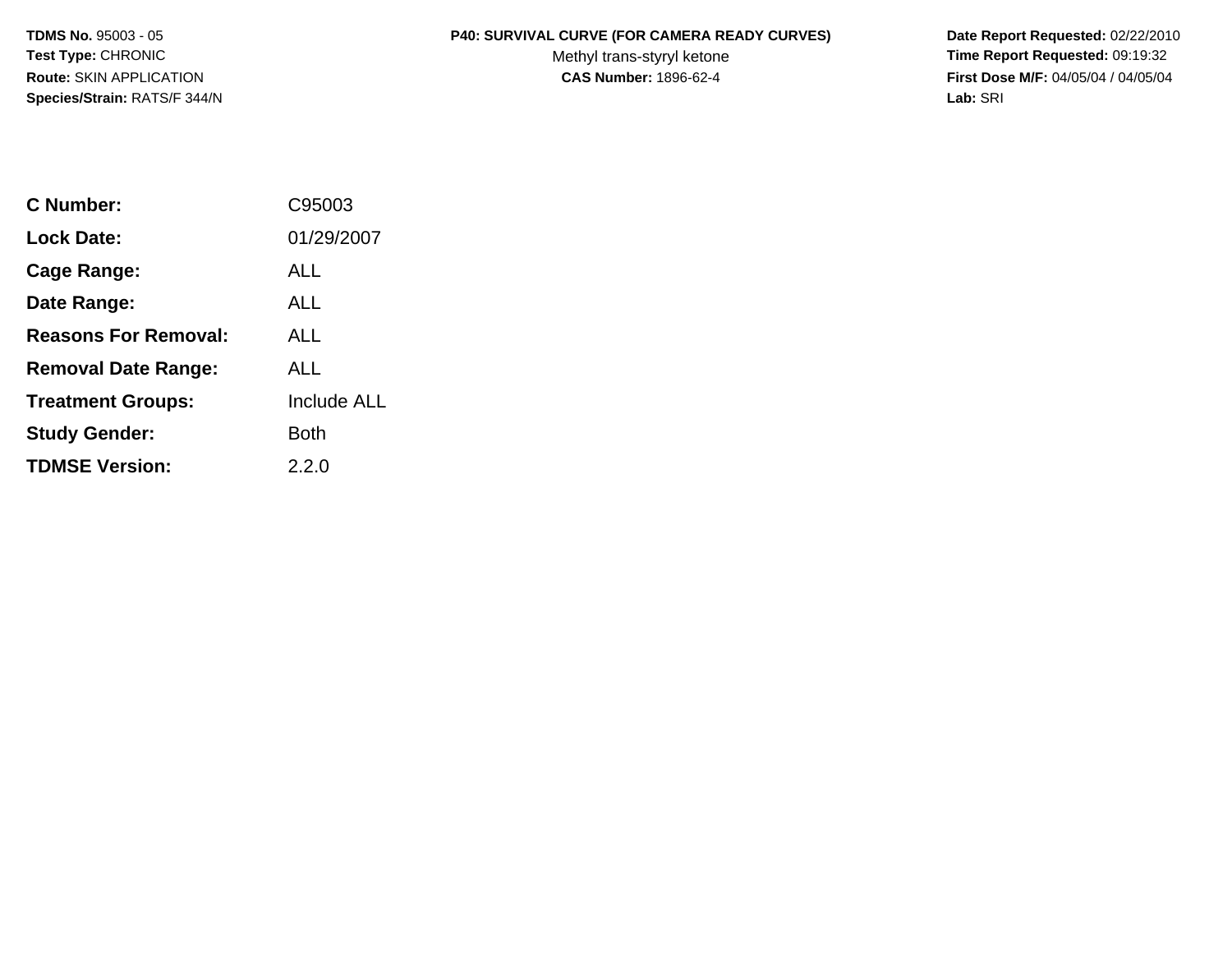**Species/Strain:** RATS/F 344/N **Lab:** SRI

## **TDMS No. 95003 - 05 P40: SURVIVAL CURVE (FOR CAMERA READY CURVES)** Date Report Requested: 02/22/2010 Test Type: CHRONIC **Test Type: CHRONIC Test Type: CHRONIC Methyl trans-styryl ketone Time Report Requested: 09:19:32**

**Route:** SKIN APPLICATION **CAS Number:** 1896-62-4 **First Dose M/F:** 04/05/04 / 04/05/04